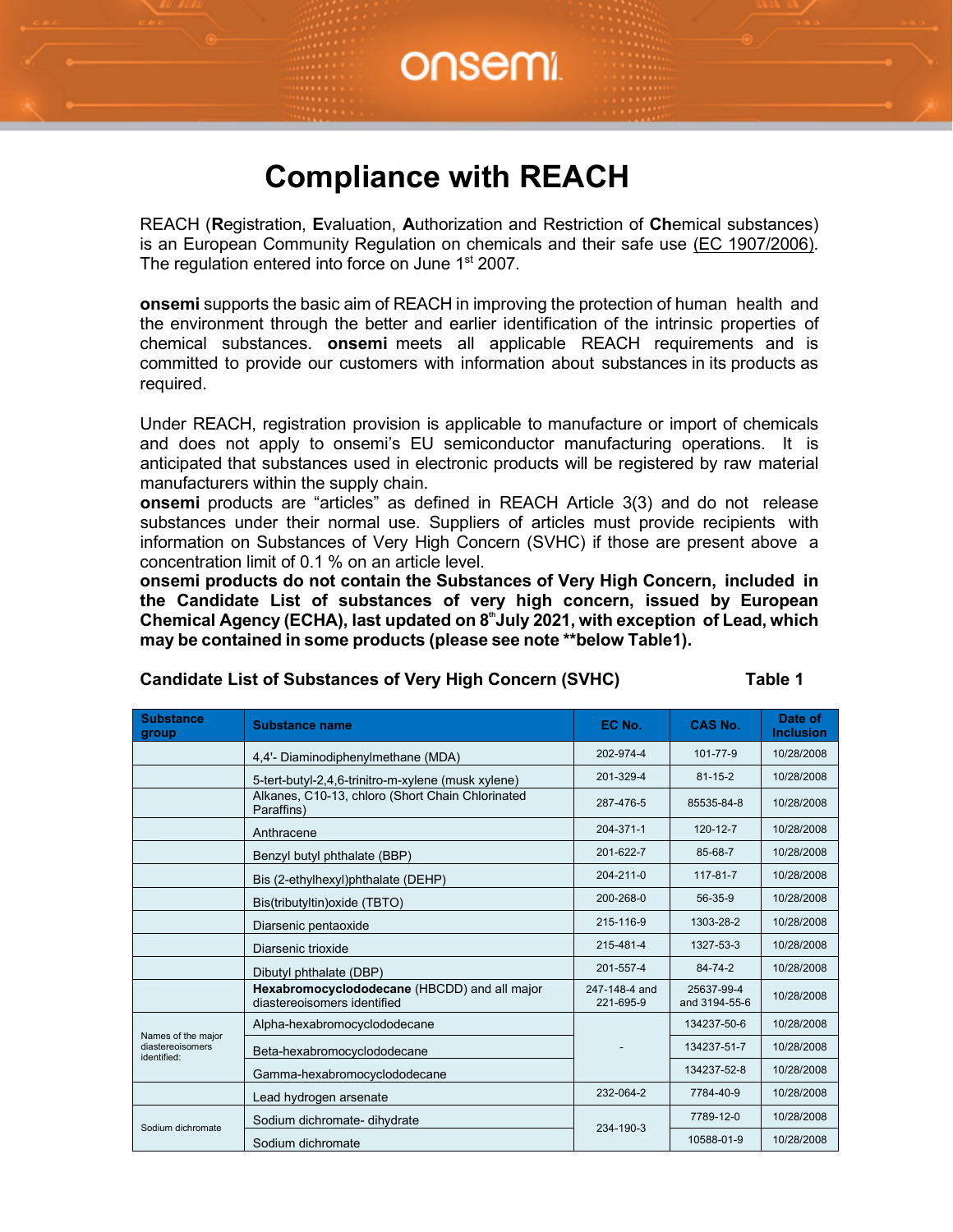| <b>Substance</b><br>group                 | <b>Substance name</b>                                                      | EC No.                     | CAS No.                          | Date of<br><b>Inclusion</b> |
|-------------------------------------------|----------------------------------------------------------------------------|----------------------------|----------------------------------|-----------------------------|
|                                           | Triethyl arsenate                                                          | 427-700-2                  | 15606-95-8                       | 10/28/2008                  |
|                                           | Cobalt dichloride                                                          | 231-589-4                  | 7646-79-9                        | 10/28/2008                  |
|                                           | 2,4-Dinitrotoluene                                                         | 204-450-0                  | 121-14-2                         | 01/13/2010                  |
|                                           | Anthracene oil                                                             | 292-602-7                  | 90640-80-5                       | 01/13/2010                  |
|                                           | Anthracene oil, anthracene paste                                           | 292-603-2                  | 90640-81-6                       | 01/13/2010                  |
|                                           | Anthracene oil, anthracene paste, anthracene fraction                      | 295-275-9                  | 91995-15-2                       | 01/13/2010                  |
|                                           | Anthracene oil, anthracene paste, distn. lights                            | 295-278-5                  | 91995-17-4                       | 01/13/2010                  |
|                                           | Anthracene oil, anthracene-low                                             | 292-604-8                  | 90640-82-7                       | 01/13/2010                  |
|                                           | Diisobutyl phthalate                                                       | 201-553-2                  | 84-69-5                          | 01/13/2010                  |
|                                           | Lead chromate                                                              | 231-846-0                  | 7758-97-6                        | 01/13/2010                  |
|                                           | Lead chromate molybdate sulphate red (C.I. Pigment<br>Red 104)             | 235-759-9                  | 12656-85-8                       | 01/13/2010                  |
|                                           | Lead sulfochromate yellow (C.I. Pigment Yellow 34)                         | 215-693-7                  | 1344-37-2                        | 01/13/2010                  |
|                                           | Pitch, coal tar, high temp.                                                | 266-028-2                  | 65996-93-2                       | 01/13/2010                  |
|                                           | Tris(2-chloroethyl)phosphate                                               | 204-118-5                  | 115-96-8                         | 01/13/2010                  |
|                                           | Acrylamide                                                                 | 201-173-7                  | 79-06-1                          | 03/30/2010                  |
|                                           | Ammonium dichromate                                                        | 232-143-1                  | 7789-09-5                        | 06/18/2010                  |
|                                           | Boric acid                                                                 | 234-343-4<br>$(233-139-2)$ | 11113-50-1<br>$(10043 - 35 - 3)$ | 06/18/2010                  |
|                                           | Disodium tetraborate, decahydrate                                          |                            | 1303-96-4                        |                             |
| Disodium tetraborate,<br>anhydrous        | Disodium tetraborate, pentahydrate                                         | 215-540-4                  | 12179-04-3                       | 06/18/2010                  |
|                                           | Disodium tetraborate, anhydrous                                            |                            | 1330-43-4                        |                             |
|                                           | Potassium chromate                                                         | 232-140-5                  | 7789-00-6                        | 06/18/2010                  |
|                                           | Potassium dichromate                                                       | 231-906-6                  | 7778-50-9                        | 06/18/2010                  |
|                                           | Sodium chromate                                                            | 231-889-5                  | 7775-11-3                        | 06/18/2010                  |
|                                           | Tetraboron Disodium Heptaoxide, hydrate                                    | 235-541-3                  | 12267-73-1                       | 06/18/2010                  |
|                                           | Trichloroethylene                                                          | 201-167-4                  | 79-01-6                          | 06/18/2010                  |
|                                           | 2-Ethoxyethanol                                                            | 203-804-1                  | 110-80-5                         | 12/15/2010                  |
|                                           | 2-Methoxyethanol                                                           | 203-713-7                  | 109-86-4                         | 12/15/2010                  |
| Acids generated from                      | Chromic acid                                                               | 231-801-5                  | 7738-94-5                        |                             |
| chromium trioxide and<br>their oligomers. | Dichromic acid                                                             | 236-881-5                  | 13530-68-2                       | 12/15/2010                  |
|                                           | Chromium trioxide                                                          | 215-607-8                  | 1333-82-0                        | 12/15/2010                  |
|                                           | Cobalt(II) carbonate                                                       | 208-169-4                  | 513-79-1                         | 12/15/2010                  |
|                                           | Cobalt(II) diacetate                                                       | 200-755-8                  | 71-48-7                          | 12/15/2010                  |
|                                           | Cobalt(II) dinitrate                                                       | 233-402-1                  | 10141-05-6                       | 12/15/2010                  |
|                                           | Cobalt(II) sulphate                                                        | 233-334-2                  | 10124-43-3                       | 12/15/2010                  |
|                                           | 2-Ethoxyethyl acetate                                                      | 203-839-2                  | 111-15-9                         | 06/20/2011                  |
|                                           | Strontium chromate                                                         | 232-142-6                  | 7789-06-2                        | 06/20/2011                  |
|                                           | 1,2-Benzenedicarboxylic acid, di-C7-11-branched and<br>linear alkyl esters | 271-084-6                  | 68515-42-4                       | 06/20/2011                  |
|                                           | Hydrazine                                                                  |                            | $302 - 01 - 2$                   |                             |
|                                           | Hydrazine monohydrate                                                      | 206-114-9                  | 7803-57-8                        | 06/20/2011                  |
|                                           | 1-Methyl-2-pyrrolidone                                                     | 212-828-1                  | 872-50-4                         | 06/20/2011                  |
|                                           | 1,2,3-Trichloropropane                                                     | 202-486-1                  | $96 - 18 - 4$                    | 06/20/2011                  |
|                                           | 1,2-Benzenedicarboxylic acid, di-C6-8-branched alkyl<br>esters, C7-rich    | 276-158-1                  | 71888-89-6                       | 06/20/2011                  |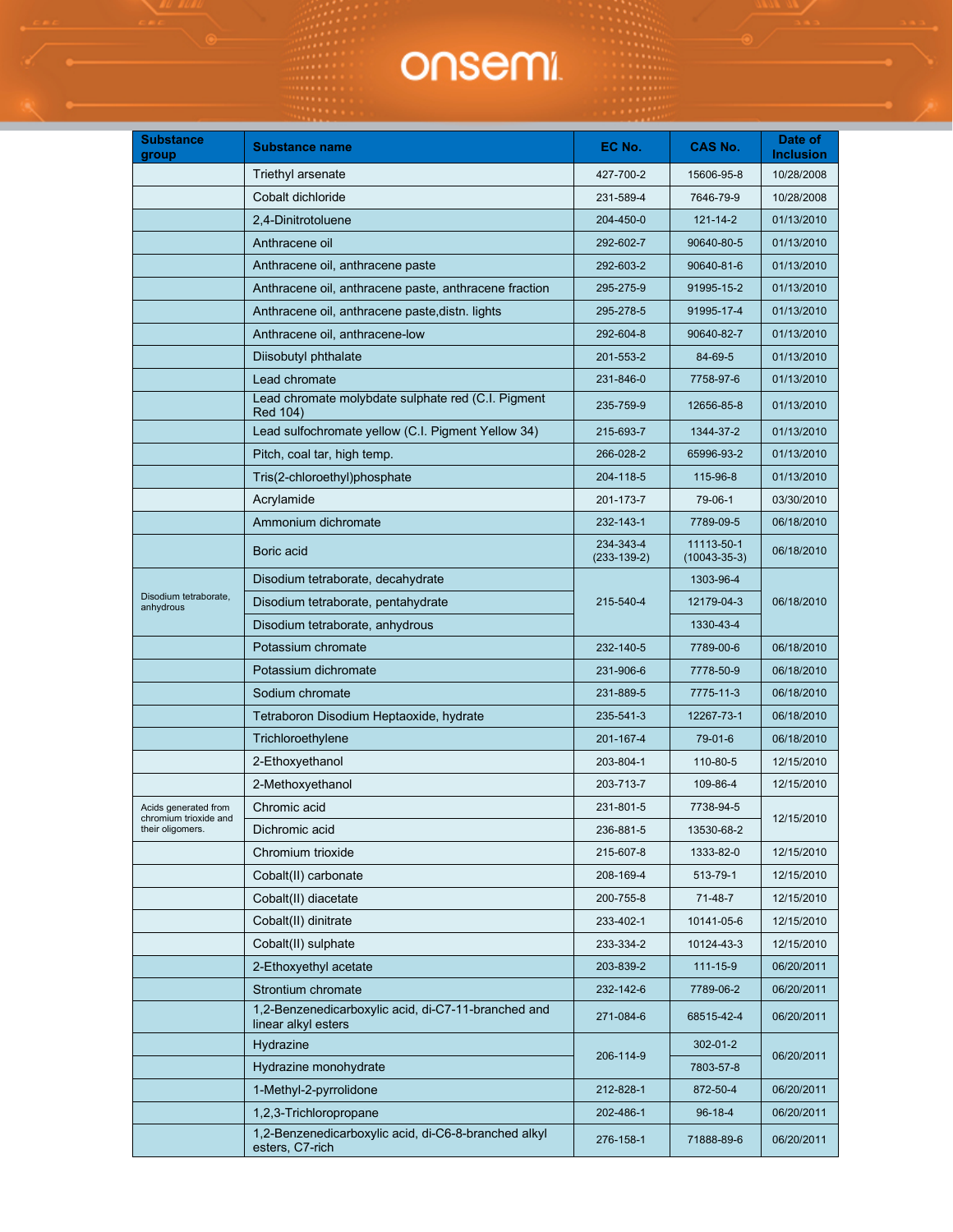| <b>Substance group</b>                                                 | <b>Substance name</b>                                                                                                                                                                                                         | EC No.                                                                                  | CAS No.        | Date of<br><b>Inclusion</b> |
|------------------------------------------------------------------------|-------------------------------------------------------------------------------------------------------------------------------------------------------------------------------------------------------------------------------|-----------------------------------------------------------------------------------------|----------------|-----------------------------|
|                                                                        | a) oxides of aluminium, silicon and zirconium are the<br>main components present (in the fibres) within variable<br>concentration ranges                                                                                      |                                                                                         |                |                             |
| Zirconia Aluminosilicate<br><b>Refractory Ceramic</b><br><b>Fibres</b> | b) fibres have a length weighted geometric mean<br>diameter less two standard geometric errors of 6 or less<br>micrometres $(\mu m)$ .                                                                                        | 650-017-00-8 in<br>Annex VI, part<br>3, table 3.1 of<br>Regulation (EC)<br>No 1272/2008 |                | 12/19/2011                  |
|                                                                        | c) alkaline oxide and alkali earth oxide<br>(Na2O+K2O+CaO+MgO+BaO) content less or equal to<br>18% by weight                                                                                                                  |                                                                                         |                |                             |
|                                                                        | Calcium arsenate                                                                                                                                                                                                              | 231-904-5                                                                               | 7778-44-1      | 12/19/2011                  |
|                                                                        | Bis(2-methoxyethyl) ether                                                                                                                                                                                                     | 203-924-4                                                                               | 111-96-6       | 12/19/2011                  |
|                                                                        | a) oxides of aluminium and silicon are the main<br>components present (in the fibres) within variable<br>concentration ranges                                                                                                 |                                                                                         |                |                             |
| Aluminosilicate<br><b>Refractory Ceramic</b><br>Fibres                 | b) fibres have a length weighted geometric mean<br>diameter less two standard geometric errors of 6 or less<br>micrometres (µm)                                                                                               | 650-017-00-8 in<br>Annex VI, part<br>3, table 3.1 of<br>Regulation (EC)                 |                | 12/19/2011                  |
|                                                                        | c) alkaline oxide and alkali earth oxide<br>(Na2O+K2O+CaO+MgO+BaO) content less or equal to<br>18% by weight                                                                                                                  | No 1272/2008                                                                            |                |                             |
|                                                                        | Potassium hydroxyoctaoxodizincatedichromate                                                                                                                                                                                   | 234-329-8                                                                               | 11103-86-9     | 12/19/2011                  |
|                                                                        | Lead dipicrate                                                                                                                                                                                                                | 229-335-2                                                                               | 6477-64-1      | 12/19/2011                  |
|                                                                        | N,N-dimethylacetamide                                                                                                                                                                                                         | 204-826-4                                                                               | 127-19-5       | 12/19/2011                  |
|                                                                        | Arsenic acid                                                                                                                                                                                                                  | 231-901-9                                                                               | 7778-39-4      | 12/19/2011                  |
|                                                                        | 2-Methoxyaniline; o-Anisidine                                                                                                                                                                                                 | 201-963-1                                                                               | $90 - 04 - 0$  | 12/19/2011                  |
|                                                                        | <b>Trilead diarsenate</b>                                                                                                                                                                                                     | 222-979-5                                                                               | 3687-31-8      | 12/19/2011                  |
|                                                                        | 1,2-dichloroethane                                                                                                                                                                                                            | 203-458-1                                                                               | 107-06-2       | 12/19/2011                  |
|                                                                        | Pentazinc chromate octahydroxide                                                                                                                                                                                              | 256-418-0                                                                               | 49663-84-5     | 12/19/2011                  |
|                                                                        | 4-(1,1,3,3-tetramethylbutyl)phenol                                                                                                                                                                                            | 205-426-2                                                                               | 140-66-9       | 12/19/2011                  |
|                                                                        | Formaldehyde, oligomeric reaction products with aniline                                                                                                                                                                       | 500-036-1                                                                               | 25214-70-4     | 12/19/2011                  |
|                                                                        | Bis(2-methoxyethyl) phthalate                                                                                                                                                                                                 | 204-212-6                                                                               | 117-82-8       | 12/19/2011                  |
|                                                                        | Lead diazide, Lead azide                                                                                                                                                                                                      | 236-542-1                                                                               | 13424-46-9     | 12/19/2011                  |
|                                                                        | Lead styphnate                                                                                                                                                                                                                | 239-290-0                                                                               | 15245-44-0     | 12/19/2011                  |
|                                                                        | 2,2'-dichloro-4,4'-methylenedianiline                                                                                                                                                                                         | 202-918-9                                                                               | $101 - 14 - 4$ | 12/19/2011                  |
|                                                                        | Phenolphthalein                                                                                                                                                                                                               | 201-004-7                                                                               | 77-09-8        | 12/19/2011                  |
|                                                                        | Dichromium tris(chromate)                                                                                                                                                                                                     | 246-356-2                                                                               | 24613-89-6     | 12/19/2011                  |
|                                                                        | $\alpha$ , $\alpha$ -Bis[4-(dimethylamino)phenyl]-4<br>(phenylamino)naphthalene-1-methanol (C.I. Solvent<br>Blue 4)                                                                                                           | 229-851-8                                                                               | 6786-83-0      | 06/18/2012                  |
|                                                                        | N,N,N',N'-tetramethyl-4,4'-methylenedianiline (Michler's<br>base)                                                                                                                                                             | 202-959-2                                                                               | $101 - 61 - 1$ | 06/18/2012                  |
|                                                                        | 1,3,5-tris[(2S and 2R)-2,3-epoxypropyl]-1,3,5-triazine-<br>$2,4,6-(1H,3H,5H)$ -trione ( $\beta$ -TGIC)                                                                                                                        | 423-400-0                                                                               | 59653-74-6     | 06/18/2012                  |
|                                                                        | Diboron trioxide                                                                                                                                                                                                              | 215-125-8                                                                               | 1303-86-2      | 06/18/2012                  |
|                                                                        | 1,2-bis(2-methoxyethoxy)ethane (TEGDME; triglyme)                                                                                                                                                                             | 203-977-3                                                                               | 112-49-2       | 06/18/2012                  |
|                                                                        | 4,4'-bis(dimethylamino)-4"-(methylamino)trityl alcohol<br>[with ≥ 0.1% of Michler's ketone (EC No. 202-027-5) or<br>Michler's base (EC No. 202-959-2)]                                                                        | 209-218-2                                                                               | 561-41-1       | 06/18/2012                  |
|                                                                        | Lead(II) bis(methanesulfonate)                                                                                                                                                                                                | 401-750-5                                                                               | 17570-76-2     |                             |
|                                                                        | Formamide                                                                                                                                                                                                                     | 200-842-0                                                                               | 75-12-7        | 06/18/2012                  |
|                                                                        | [4-[4,4'-bis(dimethylamino) benzhydrylidene]cyclohexa-<br>2,5-dien-1- ylidene]dimethylammonium chloride (C.I.<br>Basic Violet 3) [with ≥ 0.1% of Michler's ketone (EC No.<br>202-027-5) or Michler's base (EC No. 202-959-2)] | 208-953-6                                                                               | 548-62-9       | 06/18/2012                  |
|                                                                        | 1,2-dimethoxyethane; ethylene glycol dimethyl ether<br>(EGDME)                                                                                                                                                                | 203-794-9                                                                               | $110 - 71 - 4$ | 06/18/2012                  |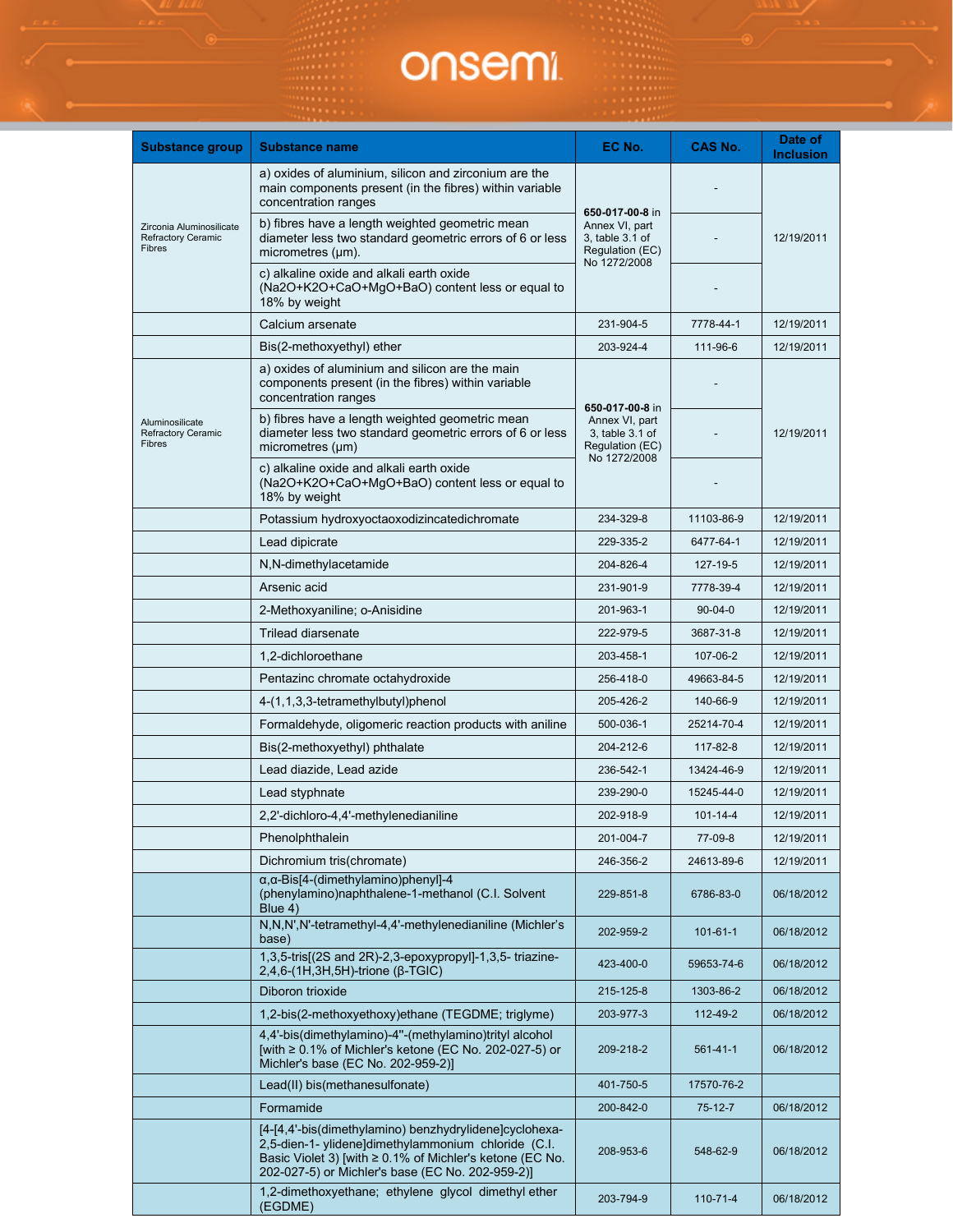| <b>Substance group</b>                                             | <b>Substance name</b>                                                                                                                                                                                                                                                                                                                                | EC No.    | <b>CAS No.</b> | Date of<br><b>Inclusion</b> |
|--------------------------------------------------------------------|------------------------------------------------------------------------------------------------------------------------------------------------------------------------------------------------------------------------------------------------------------------------------------------------------------------------------------------------------|-----------|----------------|-----------------------------|
|                                                                    | $[4-[4-1]$ anilino-1-naphthyl][4-<br>(dimethylamino)phenyl]methylene]cyclohexa-2,5- dien-<br>1-ylidene] dimethylammonium chloride (C.I. Basic Blue<br>26) [with ≥ 0.1% of Michler's ketone (EC No. 202-027-<br>5) or Michler's base (EC No. 202-959-2)]                                                                                              | 219-943-6 | 2580-56-5      | 06/18/2012                  |
|                                                                    | 1,3,5-Tris(oxiran-2-ylmethyl)-1,3,5-triazinane-2,4,6-<br>trione (TGIC)                                                                                                                                                                                                                                                                               | 219-514-3 | 2451-62-9      | 06/18/2012                  |
|                                                                    | 4,4'-bis(dimethylamino)benzophenone (Michler's<br>ketone)                                                                                                                                                                                                                                                                                            | 202-027-5 | $90 - 94 - 8$  | 06/18/2012                  |
|                                                                    | Pyrochlore, antimony lead yellow                                                                                                                                                                                                                                                                                                                     | 232-382-1 | 8012-00-8      | 12/19/2012                  |
|                                                                    | 6-methoxy-m-toluidine (p-cresidine)                                                                                                                                                                                                                                                                                                                  | 204-419-1 | 120-71-8       | 12/19/2012                  |
|                                                                    | Henicosafluoroundecanoic acid                                                                                                                                                                                                                                                                                                                        | 218-165-4 | 2058-94-8      | 12/19/2012                  |
| The individual isomers<br>$[2]$ , $[3]$ and $[4]$ (including       | [1] Hexahydromethylphthalic anhydride                                                                                                                                                                                                                                                                                                                | 247-094-1 | 25550-51-0     |                             |
| their cis- and trans-<br>stereo isomeric forms)                    | [2] Hexahydro-4-methylphthalic anhydride                                                                                                                                                                                                                                                                                                             | 243-072-0 | 19438-60-9     | 12/19/2012                  |
| and all possible<br>combinations of the                            | [3] Hexahydro-1-methylphthalic anhydride                                                                                                                                                                                                                                                                                                             | 256-356-4 | 48122-14-1     |                             |
| isomers [1] are covered<br>by this entry                           | [4] Hexahydro-3-methylphthalic anhydride                                                                                                                                                                                                                                                                                                             | 260-566-1 | 57110-29-9     |                             |
| The individual cis- [2]<br>and trans- [3] isomer                   | [1] Cyclohexane-1,2-dicarboxylic anhydride                                                                                                                                                                                                                                                                                                           | 201-604-9 | 85-42-7        |                             |
| substances and all<br>possible combinations                        | [2] Cis-cyclohexane-1,2-dicarboxylic anhydride                                                                                                                                                                                                                                                                                                       | 236-086-3 | 13149-00-3     | 12/19/2012                  |
| of the cis- and trans-<br>isomers [1] are covered<br>by this entry | [3] Trans-cyclohexane-1,2-dicarboxylic anhydride                                                                                                                                                                                                                                                                                                     | 238-009-9 | 14166-21-3     |                             |
|                                                                    | Dibutyltin dichloride (DBTC)                                                                                                                                                                                                                                                                                                                         | 211-670-0 | 683-18-1       | 12/19/2012                  |
|                                                                    | Lead bis(tetrafluoroborate)                                                                                                                                                                                                                                                                                                                          | 237-486-0 | 13814-96-5     | 12/19/2012                  |
|                                                                    | Lead dinitrate                                                                                                                                                                                                                                                                                                                                       | 233-245-9 | 10099-74-8     | 12/19/2012                  |
|                                                                    | Silicic acid, lead salt                                                                                                                                                                                                                                                                                                                              | 234-363-3 | 11120-22-2     | 12/19/2012                  |
|                                                                    | 4-Aminoazobenzene                                                                                                                                                                                                                                                                                                                                    | 200-453-6 | 60-09-3        | 12/19/2012                  |
|                                                                    | Lead titanium zirconium oxide                                                                                                                                                                                                                                                                                                                        | 235-727-4 | 12626-81-2     | 12/19/2012                  |
|                                                                    | Lead monoxide (lead oxide)                                                                                                                                                                                                                                                                                                                           | 215-267-0 | 1317-36-8      | 12/19/2012                  |
|                                                                    | o-Toluidine                                                                                                                                                                                                                                                                                                                                          | 202-429-0 | 95-53-4        | 12/19/2012                  |
|                                                                    | 3-ethyl-2-methyl-2-(3-methylbutyl)-1,3-oxazolidine                                                                                                                                                                                                                                                                                                   | 421-150-7 | 143860-04-2    | 12/19/2012                  |
|                                                                    | Silicic acid (H2Si2O5), barium salt (1:1), lead-<br>doped[with lead (Pb) content above the applicable<br>generic concentration limit for 'toxicity for reproduction'<br>Repr. 1A (CLP) or category 1 (DSD); the substance is a<br>member of the group entry of lead compounds, with<br>index number 082-001-00-6 in Regulation (EC) No<br>1272/2008] | 272-271-5 | 68784-75-8     | 12/19/2012                  |
|                                                                    | Trilead bis(carbonate)dihydroxide                                                                                                                                                                                                                                                                                                                    | 215-290-6 | 1319-46-6      | 12/19/2012                  |
|                                                                    | Furan                                                                                                                                                                                                                                                                                                                                                | 203-727-3 | 110-00-9       | 12/19/2012                  |
|                                                                    | N,N-dimethylformamide                                                                                                                                                                                                                                                                                                                                | 200-679-5 | 68-12-2        | 12/19/2012                  |
|                                                                    | 4-(1,1,3,3-tetramethylbutyl)phenol, ethoxylated<br>[covering welldefined<br>substances and UVCB substances, polymers and<br>homologues]                                                                                                                                                                                                              |           |                | 12/19/2012                  |
|                                                                    | 4-Nonylphenol, branched and linear [substances with a<br>linear and/or branched alkyl chain with a carbon<br>number of 9 covalently bound in position 4 to phenol,<br>covering also UVCB- and well-defined substances<br>which include any of the individual isomers or a<br>combination thereof                                                     |           |                | 12/19/2012                  |
|                                                                    | 4,4'-methylenedi-o-toluidine                                                                                                                                                                                                                                                                                                                         | 212-658-8 | 838-88-0       | 12/19/2012                  |
|                                                                    | Diethyl sulphate                                                                                                                                                                                                                                                                                                                                     | 200-589-6 | 64-67-5        | 12/19/2012                  |
|                                                                    | Dimethyl sulphate                                                                                                                                                                                                                                                                                                                                    | 201-058-1 | 77-78-1        | 12/19/2012                  |
|                                                                    | Lead oxide sulfate                                                                                                                                                                                                                                                                                                                                   | 234-853-7 | 12036-76-9     | 12/19/2012                  |
|                                                                    | Lead titanium trioxide                                                                                                                                                                                                                                                                                                                               | 235-038-9 | 12060-00-3     | 12/19/2012                  |
|                                                                    | Acetic acid, lead salt, basic                                                                                                                                                                                                                                                                                                                        | 257-175-3 | 51404-69-4     | 12/19/2012                  |
|                                                                    | [Phthalato(2-)]dioxotrilead                                                                                                                                                                                                                                                                                                                          | 273-688-5 | 69011-06-9     | 12/19/2012                  |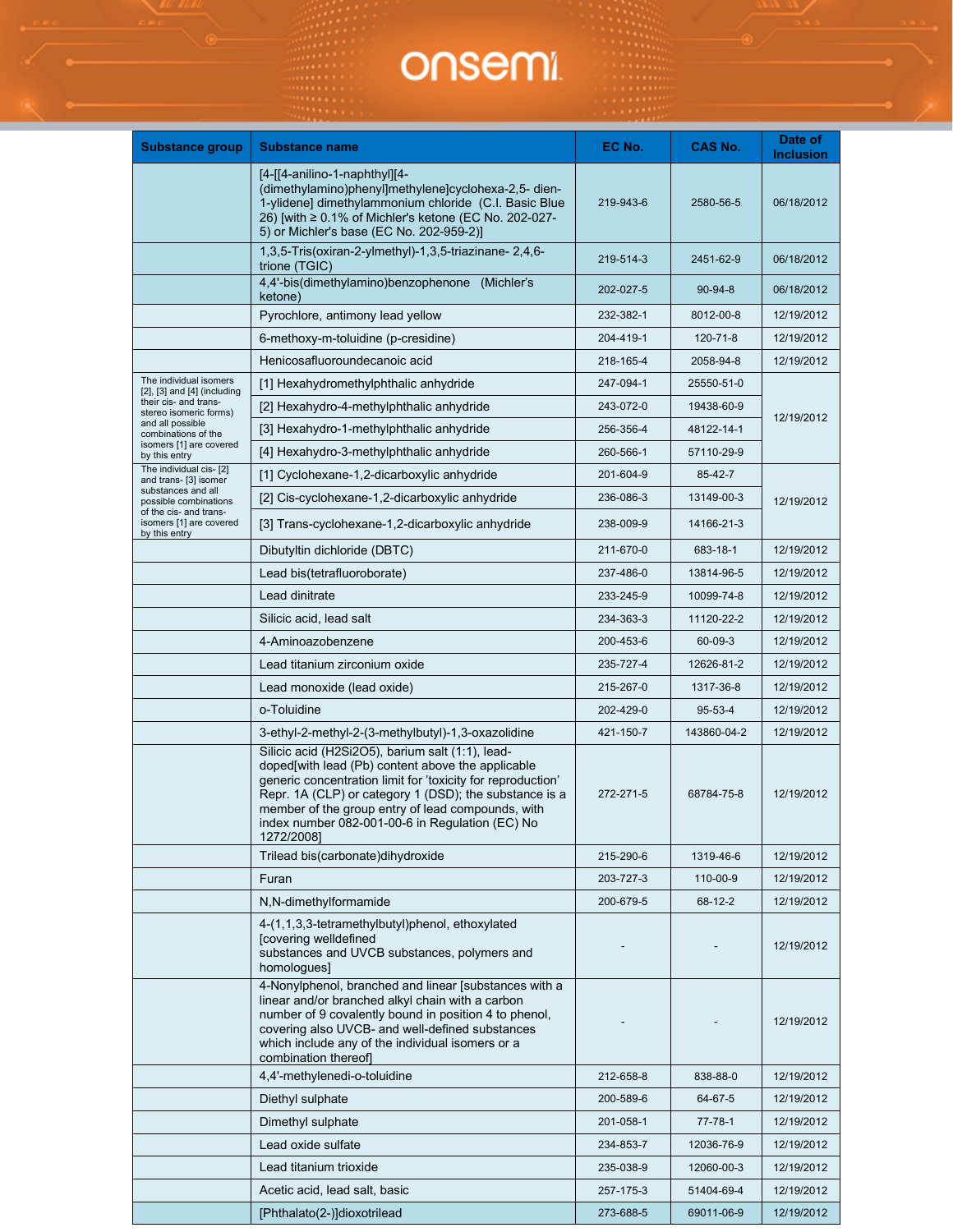| <b>Substance group</b> | <b>Substance name</b>                                                                                                                                            | EC No.    | <b>CAS No.</b> | Date of<br><b>Inclusion</b> |
|------------------------|------------------------------------------------------------------------------------------------------------------------------------------------------------------|-----------|----------------|-----------------------------|
|                        | Bis(pentabromophenyl) ether [DecaBDE]                                                                                                                            | 214-604-9 | 1163-19-5      | 12/19/2012                  |
|                        | N-methylacetamide                                                                                                                                                | 201-182-6 | 79-16-3        | 12/19/2012                  |
|                        | Dinoseb (6-sec-butyl-2,4-dinitrophenol)                                                                                                                          | 201-861-7 | 88-85-7        | 12/19/2012                  |
|                        | 1,2-Diethoxyethane                                                                                                                                               | 211-076-1 | 629-14-1       | 12/19/2012                  |
|                        | Tetralead trioxide sulphate                                                                                                                                      | 235-380-9 | 12202-17-4     | 12/19/2012                  |
|                        | N-pentyl-isopentylphthalate                                                                                                                                      |           | 776297-69-9    | 12/19/2012                  |
|                        | Dioxobis(stearato)trilead                                                                                                                                        | 235-702-8 | 12578-12-0     | 12/19/2012                  |
|                        | Tetraethyllead                                                                                                                                                   | 201-075-4 | 78-00-2        | 12/19/2012                  |
|                        | Pentalead tetraoxide sulphate                                                                                                                                    | 235-067-7 | 12065-90-6     | 12/19/2012                  |
|                        | Pentacosafluorotridecanoic acid                                                                                                                                  | 276-745-2 | 72629-94-8     | 12/19/2012                  |
|                        | Tricosafluorododecanoic acid                                                                                                                                     | 206-203-2 | 307-55-1       | 12/19/2012                  |
|                        | Heptacosafluorotetradecanoic acid                                                                                                                                | 206-803-4 | 376-06-7       | 12/19/2012                  |
|                        | 1-bromopropane (n-propyl bromide)                                                                                                                                | 203-445-0 | 106-94-5       | 12/19/2012                  |
|                        | Methoxyacetic acid                                                                                                                                               | 210-894-6 | 625-45-6       | 12/19/2012                  |
|                        | 4-methyl-m-phenylenediamine (toluene-2,4- diamine)                                                                                                               | 202-453-1 | 95-80-7        | 12/19/2012                  |
|                        | Methyloxirane (Propylene oxide)                                                                                                                                  | 200-879-2 | 75-56-9        | 12/19/2012                  |
|                        | Trilead dioxide phosphonate                                                                                                                                      | 235-252-2 | 12141-20-7     | 12/19/2012                  |
|                        | o-aminoazotoluene                                                                                                                                                | 202-591-2 | 97-56-3        | 12/19/2012                  |
|                        | 1,2-Benzenedicarboxylic acid, dipentylester, branched<br>and linear                                                                                              | 284-032-2 | 84777-06-0     | 12/19/2012                  |
|                        | 4,4'-oxydianiline and its salts                                                                                                                                  | 202-977-0 | 101-80-4       | 12/19/2012                  |
|                        | Orange lead (lead tetroxide)                                                                                                                                     | 215-235-6 | 1314-41-6      | 12/19/2012                  |
|                        | Biphenyl-4-ylamine                                                                                                                                               | 202-177-1 | $92 - 67 - 1$  | 12/19/2012                  |
|                        | Diisopentylphthalate                                                                                                                                             | 210-088-4 | 605-50-5       | 12/19/2012                  |
|                        | Fatty acids, C16-18, lead salts                                                                                                                                  | 292-966-7 | 91031-62-8     | 12/19/2012                  |
|                        | Diazene-1,2-dicarboxamide (C,C'-azodi(formamide))                                                                                                                | 204-650-8 | 123-77-3       | 12/19/2012                  |
|                        | Sulfurous acid, lead salt, dibasic                                                                                                                               | 263-467-1 | 62229-08-7     | 12/19/2012                  |
|                        | Lead cyanamidate                                                                                                                                                 | 244-073-9 | 20837-86-9     | 12/19/2012                  |
|                        | Cadmium                                                                                                                                                          | 231-152-8 | 7440-43-9      | 06/20/2013                  |
|                        | Ammonium pentadecafluorooctanoate (APFO)                                                                                                                         | 223-320-4 | 3825-26-1      | 06/20/2013                  |
|                        | Pentadecafluorooctanoic acid (PFOA)                                                                                                                              | 206-397-9 | 335-67-1       | 06/20/2013                  |
|                        | Dipentyl phthalate (DPP)                                                                                                                                         | 205-017-9 | 131-18-0       | 06/20/2013                  |
|                        | Cadmium oxide                                                                                                                                                    | 215-146-2 | 1306-19-0      | 06/20/2013                  |
|                        | Cadmium sulphide                                                                                                                                                 | 215-147-8 | 1306-23-6      | 12/16/2013                  |
|                        | Disodium 4-amino-3-[[4'-[(2,4-diaminophenyl)azo][1,1'-<br>biphenyl]-4-yl]azo] -5-hydroxy-6-<br>(phenylazo)naphthalene-2,7-disulphonate (C.I. Direct<br>Black 38) | 217-710-3 | 1937-37-7      | 12/16/2013                  |
|                        | Dihexyl phthalate                                                                                                                                                | 201-559-5 | 84-75-3        | 12/16/2013                  |
|                        | Imidazolidine-2-thione; (2-imidazoline-2-thiol)                                                                                                                  | 202-506-9 | 96-45-7        | 12/16/2013                  |
|                        | Trixylyl phosphate                                                                                                                                               | 246-677-8 | 25155-23-1     | 12/16/2013                  |
|                        | Disodium 3,3'-[[1,1'-biphenyl]-4,4'- diylbis(azo)]bis(4-<br>aminonaphthalene-1- sulphonate) (C.I. Direct Red 28)                                                 | 209-358-4 | 573-58-0       | 12/16/2013                  |
|                        | Lead di(acetate)                                                                                                                                                 | 206-104-4 | 301-04-2       | 12/16/2013                  |
|                        | 1,2-Benzenedicarboxylic acid, dihexyl ester, branched<br>and linear                                                                                              | 271-093-5 | 68515-50-4     | 06/16/2014                  |
|                        | Sodium perborate; perboric acid, sodium salt                                                                                                                     | 239-172-9 |                | 06/16/2014                  |
|                        |                                                                                                                                                                  | 234-390-0 |                |                             |
|                        | Sodium peroxometaborate                                                                                                                                          | 231-556-4 | 7632-04-4      | 06/16/2014                  |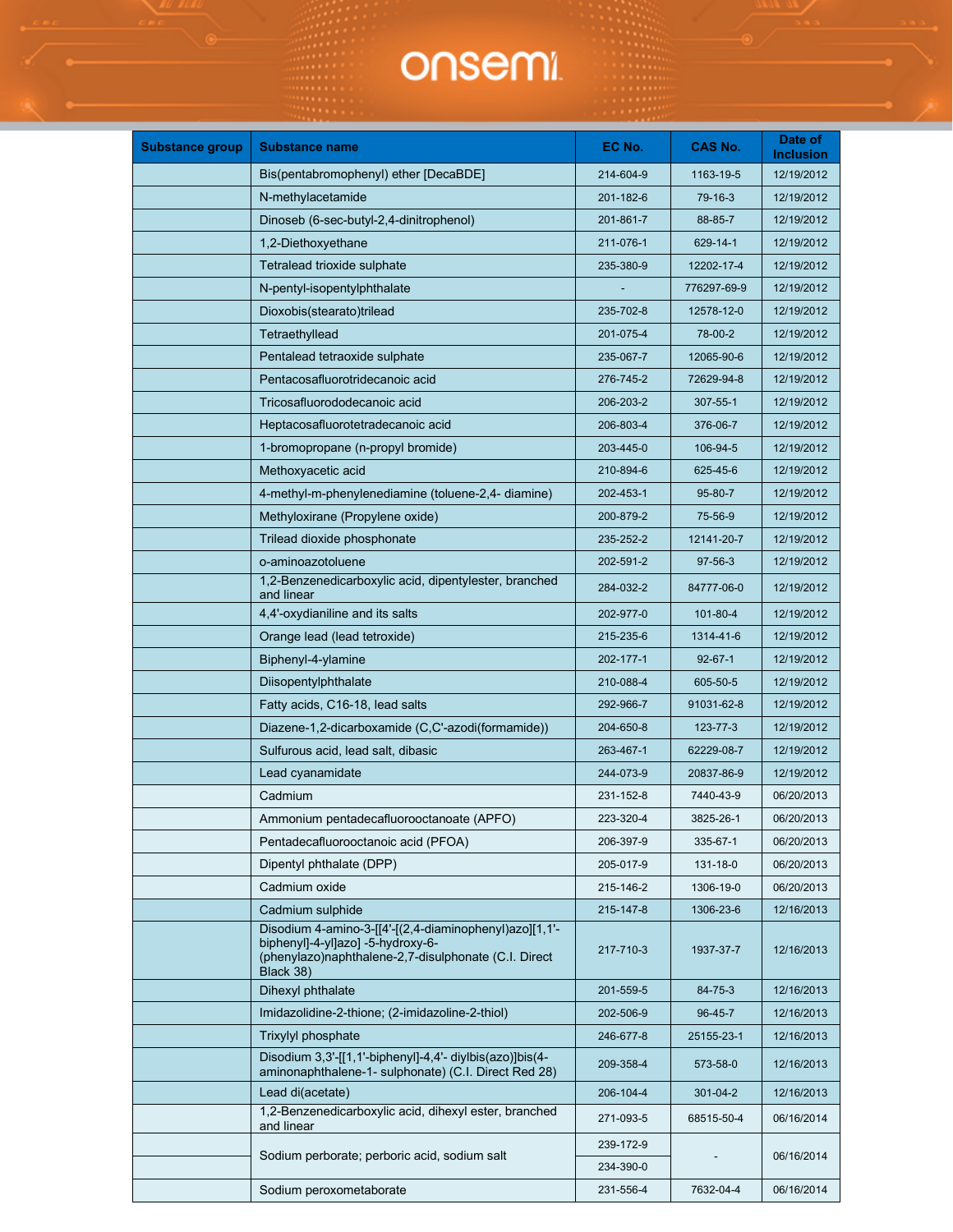| <b>Substance group</b>                     | Substance name                                                                                                                                                                                                                                                                                                    | EC No.          | CAS No.                             | Date of<br><b>Inclusion</b> |
|--------------------------------------------|-------------------------------------------------------------------------------------------------------------------------------------------------------------------------------------------------------------------------------------------------------------------------------------------------------------------|-----------------|-------------------------------------|-----------------------------|
|                                            | Cadmium chloride                                                                                                                                                                                                                                                                                                  | 233-296-7       | 10108-64-2                          | 06/16/2014                  |
|                                            |                                                                                                                                                                                                                                                                                                                   |                 | 10124-36-4                          |                             |
|                                            | Cadmium Sulphate                                                                                                                                                                                                                                                                                                  | 233-331-6       | 31119-53-6                          | 12/17/2014                  |
|                                            | Cadmium fluoride                                                                                                                                                                                                                                                                                                  | 232-222-0       | 7790-79-6                           | 12/17/2014                  |
|                                            | 2-(2H-benzotriazol-2-yl)-4,6-ditertpentylphenol (UV-                                                                                                                                                                                                                                                              | 247-384-8       | 25973-55-1                          | 12/17/2014                  |
|                                            | 328)<br>Reaction mass of 2-ethylhexyl 10-ethyl-4,4-dioctyl-7-<br>oxo-8-oxa-3,5-dithia-4-stannatetradecanoate and 2-<br>ethylhexyl 10-ethyl-4-[[2-[(2-ethylhexyl)oxy]-2-<br>oxoethyl]thio]-4-octyl-7-oxo-8-oxa-3,5-dithia-4-<br>stannatetradecanoate (reaction mass of DOTE and<br>MOTE)                           |                 |                                     | 12/17/2014                  |
|                                            | 2-ethylhexyl 10-ethyl-4,4-dioctyl-7-oxo-8-oxa-3,5-<br>dithia-4-stannatetradecanoate (DOTE)                                                                                                                                                                                                                        | 239-622-4       | 15571-58-1                          | 12/17/2014                  |
|                                            | 2-benzotriazol-2-yl-4,6-di-tert-butylphenol (UV-320)                                                                                                                                                                                                                                                              | 223-346-6       | 3846-71-7                           | 12/17/2014                  |
|                                            | Bis(2-ethylhexyl) phthalate (DEHP) as a substance of<br>very high concern because of its endocrine disrupting<br>properties which cause probable serious effects to<br>human health and the environment which give rise to<br>an equivalent level of concern to those of cmr1 and<br>pbt/vpvb2 substances adopted | $204 - 211 - 0$ | 117-81-7                            | 12/17/2014                  |
|                                            | 1,2-benzenedicarboxylic acid, di-C6-10-alkyl esters;                                                                                                                                                                                                                                                              | 271-094-0       | 68515-51-5                          |                             |
|                                            | 1,2-benzenedicarboxylic acid, mixed decyl and hexyl<br>and octyl diesters with $\geq 0.3\%$ of dihexyl phthalate (EC<br>No. 201-559-5)                                                                                                                                                                            | 272-013-1       | 68648-93-1                          | 06/15/2015                  |
|                                            | 5-sec-butyl-2-(2,4-dimethylcyclohex-3-en-1-yl)-5-<br>methyl-1,3-dioxane [1], 5-sec-butyl-2-(4,6-<br>dimethylcyclohex-3-en-1-yl)-5-methyl-1,3-dioxane [2]<br>[covering any of the individual stereoisomers of [1] and<br>[2] or any comb. thof]                                                                    |                 |                                     | 06/15/2015                  |
|                                            | 1,3-propanesultone                                                                                                                                                                                                                                                                                                | 214-317-9       | 1120-71-4                           | 12/17/2015                  |
|                                            | 2,4-di-tert-butyl-6-(5-chlorobenzotriazol-2-yl)phenol<br>$(UV-327)$<br>2-(2H-benzotriazol-2-yl)-4-(tert-butyl)-6-(sec-                                                                                                                                                                                            | 223-383-8       | 3864-99-1                           | 12/17/2015                  |
|                                            | butyl)phenol (UV-350                                                                                                                                                                                                                                                                                              | 253-037-1       | 36437-37-3                          | 12/17/2015                  |
|                                            | Nitrobenzene                                                                                                                                                                                                                                                                                                      | 202-716-0       | 98-95-3                             | 12/17/2015                  |
|                                            | Perfluorononan-1-oic-acid and its sodium and<br>ammonium salts                                                                                                                                                                                                                                                    | 206-801-3       | 375-95-1<br>21049-39-8<br>4149-60-4 | 12/17/2015                  |
|                                            | Benzo[def]chrysene (Benzo[a]pyrene)                                                                                                                                                                                                                                                                               | 200-028-5       | $50-32-8$                           | 06/20/2016                  |
|                                            | p-(1,1-dimethylpropyl)phenol                                                                                                                                                                                                                                                                                      | 201-280-9       | 80-46-6                             | 01/12/2017                  |
| Nonadecafluorodecanoic                     | Nonadecafluorodecanoic acid                                                                                                                                                                                                                                                                                       | 206-400-3       | 335-76-2                            | 01/12/2017                  |
| acid (PFDA) and its<br>sodium and ammonium | Decanoic acid, nonadecafluoro-, sodium salt                                                                                                                                                                                                                                                                       |                 | 3830-45-3                           | 01/12/2017                  |
| salts                                      | Ammonium nonadecafluorodecanoate                                                                                                                                                                                                                                                                                  | 221-470-5       | 3108-42-7                           | 01/12/2017                  |
|                                            | 4-Heptylphenol, branched and linear substances with a<br>linear and/or branched alkyl chain with a carbon<br>number of 7 covalently bound predominantly in position<br>4 to phenol, covering also UVCB- and well-defined<br>substances which include any of the individual isomers<br>or a combination thereof    |                 |                                     | 01/12/2017                  |
|                                            | 4,4'-isopropylidenediphenol                                                                                                                                                                                                                                                                                       | 201-245-8       | 80-05-7                             | 01/12/2017                  |
|                                            | Perfluorohexane-1-sulphonic acid and its salts                                                                                                                                                                                                                                                                    |                 |                                     | 07/07/2017                  |
|                                            | Benz[a]anthracene                                                                                                                                                                                                                                                                                                 | 200-280-6       | 56-55-3<br>1718-53-2                | 01/15/2018                  |
|                                            | Cadmium carbonate                                                                                                                                                                                                                                                                                                 | 208-168-9       | 513-78-0                            | 01/15/2018                  |
|                                            | Cadmium hydroxide                                                                                                                                                                                                                                                                                                 | 244-168-5       | 21041-95-2                          | 01/15/2018                  |
|                                            |                                                                                                                                                                                                                                                                                                                   |                 | 10022-68-1                          |                             |
|                                            | Cadmium nitrate                                                                                                                                                                                                                                                                                                   | 233-710-6       | 10325-94-7                          | 01/15/2018                  |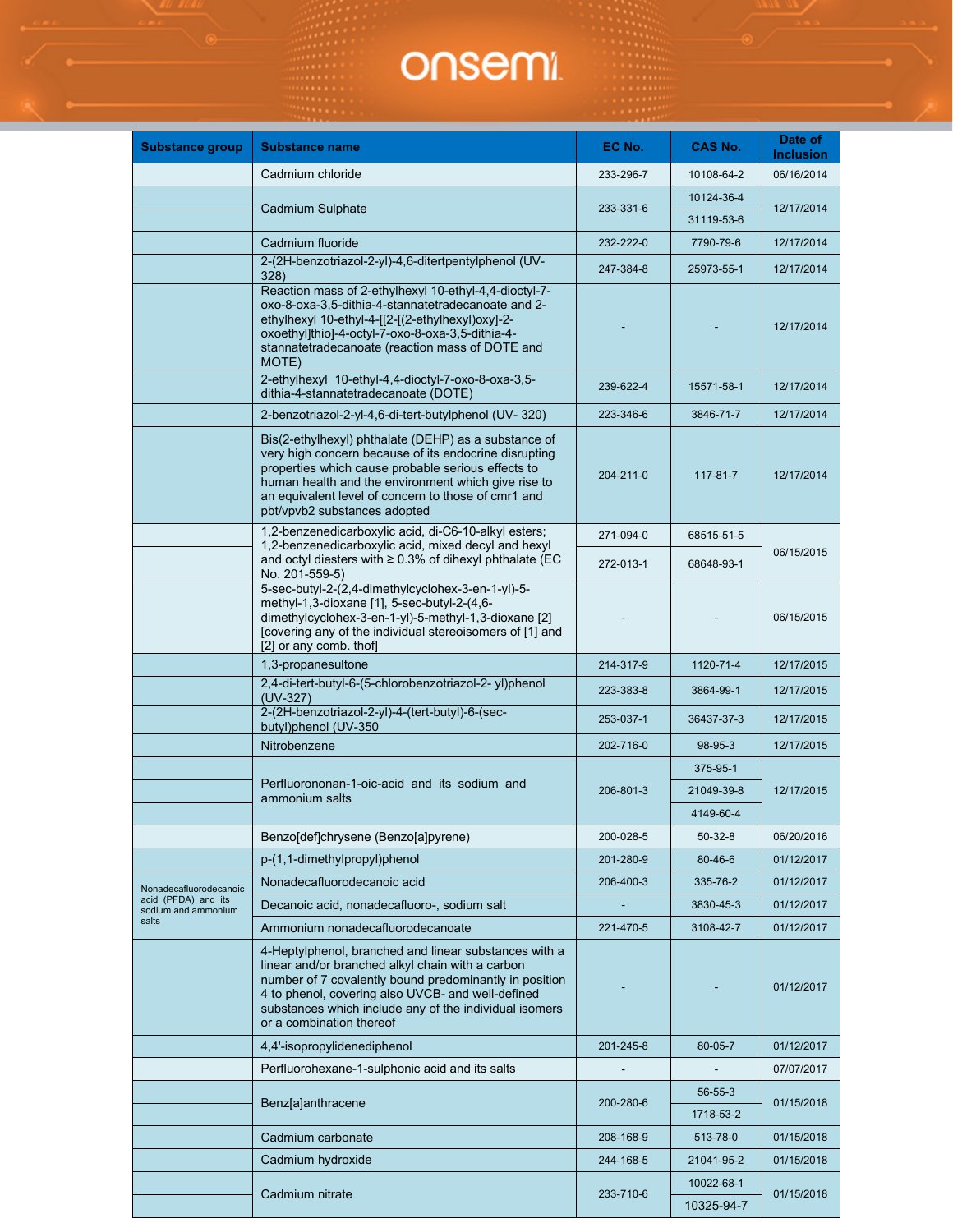| <b>Substance group</b> | <b>Substance name</b>                                                                                                                                                              | EC No.    | <b>CAS No.</b> | Date of<br><b>Inclusion</b> |
|------------------------|------------------------------------------------------------------------------------------------------------------------------------------------------------------------------------|-----------|----------------|-----------------------------|
|                        | Chrysene                                                                                                                                                                           | 205-923-4 | 218-01-9       | 01/15/2018                  |
|                        |                                                                                                                                                                                    |           | 1719-03-5      |                             |
|                        | Dodecachloropentacyclo[12.2.1.16,9.02,13.05,10]                                                                                                                                    | 236-948-9 | 13560-89-9     |                             |
|                        | octadeca-7,15-diene ("Dechlorane Plus"™) covering<br>any of its individual anti- and syn- isomers or any                                                                           |           | 135821-74-8    | 01/15/2018                  |
|                        | combination thereof                                                                                                                                                                |           | 135821-03-3    |                             |
|                        | Reaction products of 1,3,4-thiadiazolidine-2,5- dithione,<br>formaldehyde and 4-heptylphenol, branched and linear<br>(RP-HP) with ≥0.1% w/w 4-heptylphenol, branched and<br>linear |           |                | 01/15/2018                  |
|                        | Terphenyl, hydrogenated                                                                                                                                                            | 262-967-7 | 61788-32-7     | 06/27/2018                  |
|                        | Octamethylcyclotetrasiloxane                                                                                                                                                       | 209-136-7 | 556-67-2       | 06/27/2018                  |
|                        | Lead**                                                                                                                                                                             | 231-100-4 | 7439-92-1      | 06/27/2018                  |
|                        | Ethylenediamine EDA                                                                                                                                                                | 203-468-6 | 107-15-3       | 06/27/2018                  |
|                        | Dodecamethylcyclohexasiloxane D6                                                                                                                                                   | 208-762-8 | 540-97-6       | 06/27/2018                  |
|                        | Disodium octaborate                                                                                                                                                                | 234-541-0 | 12008-41-2     | 06/27/2018                  |
|                        | Dicyclohexyl phthalate DCHP                                                                                                                                                        | 201-545-9 | 84-61-7        | 06/27/2018                  |
|                        | Decamethylcyclopentasiloxane D5                                                                                                                                                    | 208-764-9 | 541-02-6       | 06/27/2018                  |
|                        | Benzo[ghi]perylene                                                                                                                                                                 | 205-883-8 | 191-24-2       | 06/27/2018                  |
|                        | Benzene-1,2,4-tricarboxylic acid 1,2 anhydride<br>trimellitic anhydride; TMA                                                                                                       | 209-008-0 | 552-30-7       | 06/27/2018                  |
|                        | 2,2-bis(4'-hydroxyphenyl)-4-methylpentane<br>(Bisphenol P)                                                                                                                         | 401-720-1 | 6807-17-6      | 01/15/2019                  |
|                        | Benzo[k]fluoranthene                                                                                                                                                               | 205-916-6 | 207-08-9       | 01/15/2019                  |
|                        | Fluoranthene                                                                                                                                                                       | 205-912-4 | 206-44-0       | 01/15/2019                  |
|                        | Phenanthrene                                                                                                                                                                       | 201-581-5 | $85 - 01 - 8$  | 01/15/2019                  |
|                        | Pyrene                                                                                                                                                                             | 204-927-3 | 129-00-0       | 01/15/2019                  |
|                        | 1.7.7-trimethyl-3-<br>(phenylmethylene)bicyclo[2.2.1]heptan-2-one                                                                                                                  | 239-139-9 | 15087-24-8     | 01/15/2019                  |
|                        | Tris(4-nonylphenyl, branched and linear) phosphite<br>(TNPP) with $\geq 0.1\%$ w/w of 4-nonylphenol, branched<br>and linear (4-NP)                                                 |           |                | 07/16/2019                  |
|                        | 4-tert-butylphenol                                                                                                                                                                 | 202-679-0 | 98-54-4        | 07/16/2019                  |
|                        | 2-methoxyethyl acetate                                                                                                                                                             | 203-772-9 | 110-49-6       | 07/16/2019                  |
|                        | 2,3,3,3-tetrafluoro-2-(heptafluoropropoxy)propionic<br>acid, its salts and its acyl halides covering any of their<br>individual isomers and combinations thereof                   |           |                | 07/16/2019                  |
|                        | Perfluorobutane sulfonic acid (PFBS) and its salts                                                                                                                                 |           |                | 01/16/2020                  |
|                        | Diisohexyl phthalate                                                                                                                                                               | 276-090-2 | 71850-09-4     | 01/16/2020                  |
|                        | 2-methyl-1-(4-methylthiophenyl)-2-morpholinopropan-<br>1-one                                                                                                                       | 400-600-6 | 71868-10-5     | 01/16/2020                  |
|                        | 2-benzyl-2-dimethylamino-4'-morpholinobutyrophenone                                                                                                                                | 404-360-3 | 119313-12-1    | 01/16/2020                  |
|                        | Dibutylbis(pentane-2,4-dionato-O,O')tin                                                                                                                                            | 245-152-0 | 22673-19-4     | 06/25/2020                  |
|                        | butyl 4-hydroxybenzoate                                                                                                                                                            | 202-318-7 | $94 - 26 - 8$  | 06/25/2020                  |
|                        | 2-methylimidazole                                                                                                                                                                  | 211-765-7 | 693-98-1       | 06/25/2020                  |
|                        | 1-vinylimidazole                                                                                                                                                                   | 214-012-0 | 1072-63-5      | 06/25/2020                  |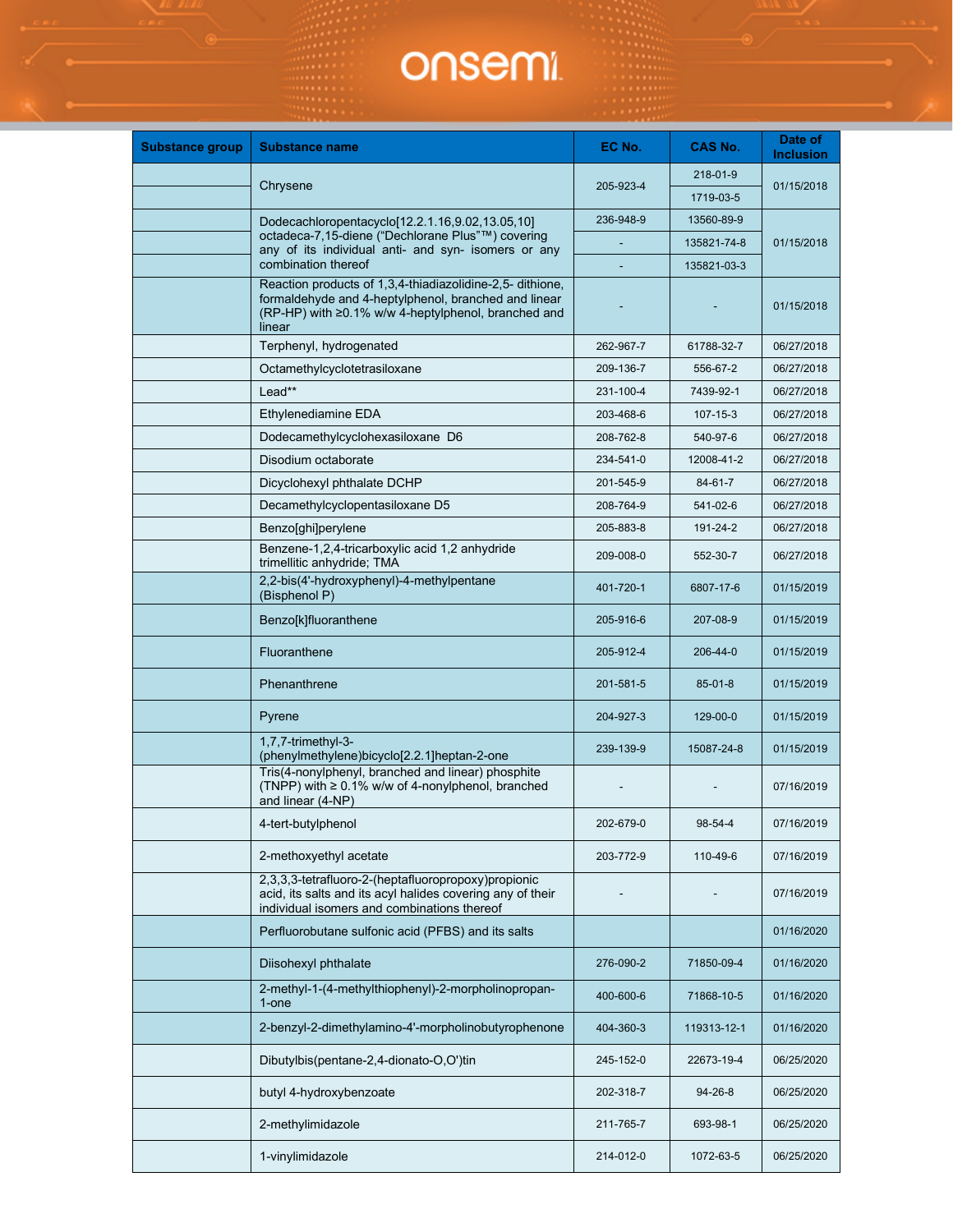| <b>Substance group</b>                                                                                                | <b>Substance name</b>                                                  | EC No.    | <b>CAS No.</b> | Date of<br><b>Inclusion</b> |
|-----------------------------------------------------------------------------------------------------------------------|------------------------------------------------------------------------|-----------|----------------|-----------------------------|
|                                                                                                                       | Bis(2-(2-methoxyethoxy)ethyl)ether                                     | 205-594-7 | 143-24-8       | 19/01/2021                  |
| Dioctyltin dilaurate,<br>stannane, dioctyl-, bis(coco                                                                 | dioctyltin dilaurate; stannane, dioctyl-, bis(coco<br>acyloxy) derivs. |           |                |                             |
| acyloxy) derivs., and any<br>other stannane, dioctyl-,<br>bis(fatty acyloxy) derivs.<br>wherein C12 is the            | Stannane, dioctyl-, bis(coco acyloxy) derivs.                          | 293-901-5 | 91648-39-4     | 19/01/2021                  |
| predominant carbon number<br>of the fatty acyloxy moiety                                                              | Dioctyltin dilaurate                                                   | 222-883-3 | 3648-18-8      |                             |
|                                                                                                                       | 1,4-dioxane                                                            | 204-661-8 | 123-91-1       | 08/07/2021                  |
| $2,2-$                                                                                                                | 3-bromo-2,2-bis(bromomethyl)-1-propanol (TBNPA)                        |           | 1522-92-5      |                             |
| bis(bromomethyl)propane-<br>1,3-diol (BMP); 2,2-<br>dimethylpropan-1-ol, tribromo                                     | 2,2-dimethylpropan-1-ol, tribromo derivative (TBNPA)                   | 253-057-0 | 36483-57-5     | 08/07/2021                  |
| derivative/3-bromo-2,2-<br>bis(bromomethyl)-1-propanol<br>(TBNPA); 2,3-dibromo-1-<br>propanol (2,3-DBPA)              | 2,2-bis(bromomethyl)propane-1,3-diol (BMP)                             | 221-967-7 | 3296-90-0      |                             |
|                                                                                                                       | 2,3-dibromo-1-propanol (2,3-DBPA)                                      | 202-480-9 | 96-13-9        |                             |
|                                                                                                                       | (2R)-3-(4-tert-butylphenyl)-2-methylpropanal                           |           | 75166-31-3     |                             |
| 2-(4-tert-<br>butylbenzyl)propionaldehyde<br>and its individual<br>stereoisomers                                      | 2-(4-tert-butylbenzyl)propionaldehyde                                  | 201-289-8 | 80-54-6        | 08/07/2021                  |
|                                                                                                                       | (2S)-3-(4-tert-butylphenyl)-2-methylpropanal                           |           | 75166-30-2     |                             |
|                                                                                                                       | 4,4'-(1-methylpropylidene)bisphenol                                    | 201-025-1 | 77-40-7        | 08/07/2021                  |
|                                                                                                                       | glutaral                                                               | 203-856-5 | 111-30-8       | 08/07/2021                  |
|                                                                                                                       | Alkanes, C14-16, chloro                                                |           | 1372804-76-6   | 08/07/2021                  |
| Medium-chain chlorinated<br>paraffins (MCCP)<br>UVCB substances consisting                                            | Alkanes, C14-17, chloro                                                | 287-477-0 | 85535-85-9     |                             |
| of more than or equal to 80%<br>linear chloroalkanes with<br>carbon chain lengths within<br>the range from C14 to C17 | di-, tri- and tetrachlorotetradecane                                   | 950-299-5 |                |                             |
|                                                                                                                       | Tetradecane, chloro derivs.                                            |           | 198840-65-2    |                             |
|                                                                                                                       | Boric acid (H3BO3), sodium salt, hydrate                               |           | 25747-83-5     |                             |
|                                                                                                                       | Boric acid (H3BO3), disodium salt                                      |           | 22454-04-2     |                             |
|                                                                                                                       | Trisodium orthoborate                                                  | 238-253-6 | 14312-40-4     | 08/07/2021                  |
| Orthoboric acid, sodium salt                                                                                          | Boric acid, sodium salt                                                | 215-604-1 | 1333-73-9      |                             |
|                                                                                                                       | Orthoboric acid, sodium salt                                           | 237-560-2 | 13840-56-7     |                             |
|                                                                                                                       | Boric acid (H3BO3), sodium salt (1:1)                                  |           | 14890-53-0     |                             |
|                                                                                                                       | Phenol, 4-dodecyl, branched                                            |           | 210555-94-5    |                             |
|                                                                                                                       | 4-isododecylphenol                                                     |           | 27459-10-5     |                             |
| Phenol, alkylation products<br>(mainly in para position) with<br>C12-rich branched alkyl                              | Phenol, 4-isododecyl                                                   |           | 27147-75-7     |                             |
| chains from oligomerisation,<br>covering any individual<br>isomers and/ or combinations<br>thereof (PDDP)             | Phenol, dodecyl-, branched                                             | 310-154-3 | 121158-58-5    | 08/07/2021                  |
|                                                                                                                       | Phenol, (tetrapropenyl) derivatives                                    |           | 74499-35-7     |                             |
|                                                                                                                       | Phenol, tetrapropylene                                                 |           | 57427-55-1     |                             |

Note :

\*Diboron trioxide was added to REACH as a Substance of Very High Concern (SVHC) on June 18, 2012. **onsemi** products in glass encapsulated packages may list Diboron trioxide as a constituent material in the glass encapsulation, in a concentration greater than 0.1%; REACH classifies; glass as a substance of unknown or variable composition, complex reaction products or biological matter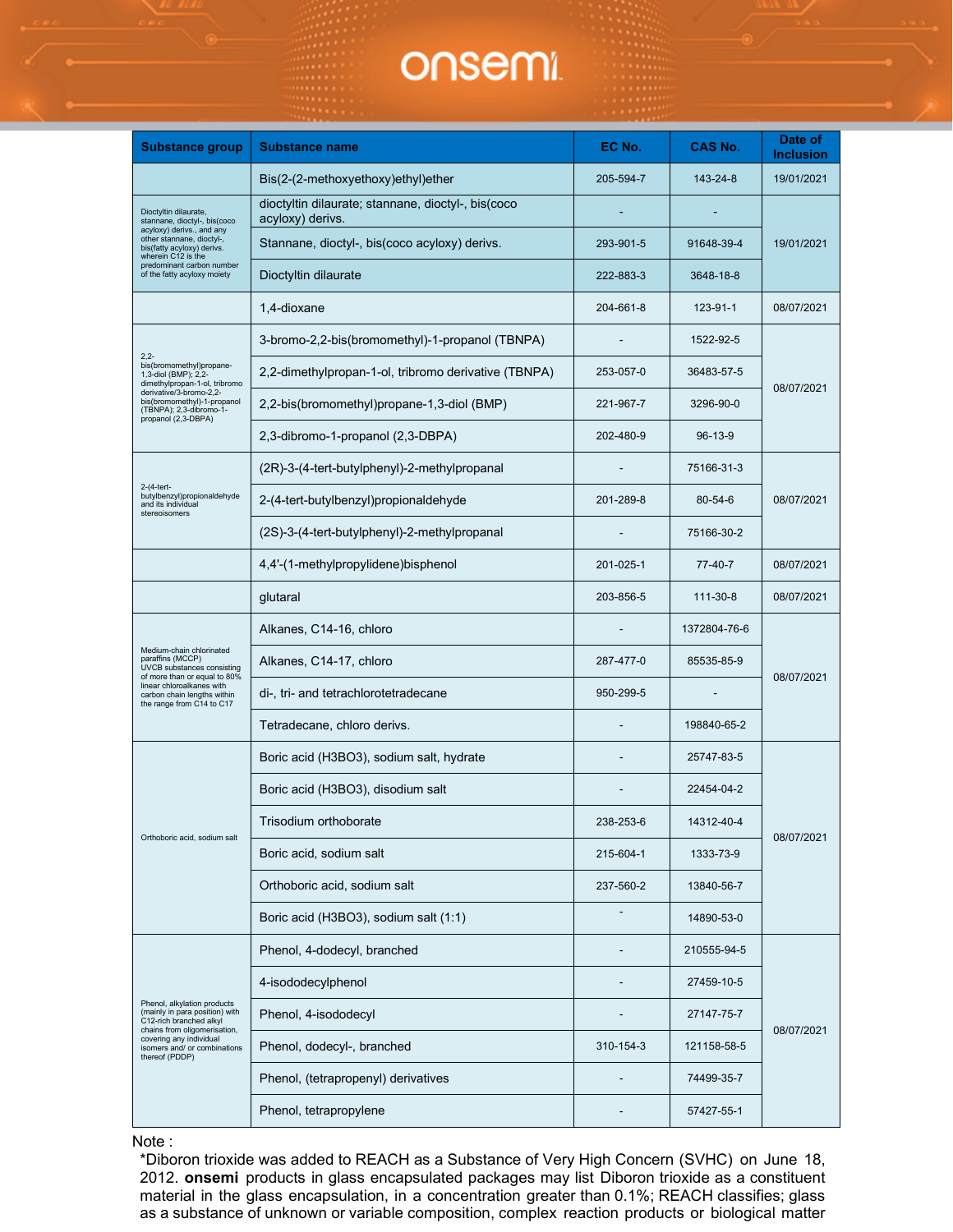(UVCB) containing the elements silica, calcium, sodium, potassium, magnesium and other cautions bonded together with oxygen. In glass, these elements are bonded into a non-crystalline molecular structure with completely different properties than the starting material; Therefore Diboron trioxide is not present in the finished **onsemi** product and does not require notification of the presence of a SVHC

\*\*Lead, which was added to a Candidate List of Substance of Very High Concern (SVHC) on June 27th, 2018, may be contained in some of **onsemi** products. In such cases the lead is RoHS exempted with 7a (lead in high melting temperature type die attach solders) or 7c (lead in glass or ceramic). If present, lead is listed in a material declaration.

**onsemi products do not contain any of the Substances included in the Authorization List, issued by European Chemical Agency (ECHA), last updated on 08th July 2021.**

#### **REACH Annex XIV: REACH Authorization list Table 2.**

| <b>Substance name</b>                                                                 | EC No.    | CAS No.       | Entry<br>No.   | Latest<br>application<br>date | <b>Sunset</b><br><b>Date</b> |
|---------------------------------------------------------------------------------------|-----------|---------------|----------------|-------------------------------|------------------------------|
| 5-tert-butyl-2,4,6-trinitro-m-xylene (Musk<br>xylene)                                 | 201-329-4 | $81 - 15 - 2$ | $\mathbf{1}$   | 02/21/2013                    | 08/21/2014                   |
| 4,4'- Diaminodiphenylmethane (MDA)                                                    | 202-974-4 | 101-77-9      | $\overline{2}$ | 02/21/2013                    | 08/21/2014                   |
| Hexabromocyclododecane (HBCDD) and all<br>major diastereoisomers identified show/hide |           |               |                |                               |                              |
| Hexabromocyclododecane                                                                | 247-148-4 | 25637-99-4    |                |                               |                              |
| 1,2,5,6,9,10-hexabromocyclodecane                                                     | 221-695-9 | 3194-55-6     | 3              | 02/21/2014                    | 08/21/2015                   |
| alpha-hexabromocyclododecane                                                          |           | 134237-50-6   |                |                               |                              |
| beta-hexabromocyclododecane                                                           |           | 134237-51-7   |                |                               |                              |
| gamma-hexabromocyclododecane                                                          |           | 134237-52-8   |                |                               |                              |
| Bis(2-ethylhexyl) phthalate (DEHP)                                                    | 204-211-0 | 117-81-7      | $\overline{4}$ | 08/21/2013                    | 02/21/2015                   |
| Benzyl butyl phthalate (BBP)                                                          | 201-622-7 | 85-68-7       | 5              | 08/21/2013                    | 02/21/2015                   |
| Dibutyl phthalate (DBP)                                                               | 201-557-4 | 84-74-2       | 6              | 08/21/2013                    | 02/21/2015                   |
| Diisobutyl phthalate (DIBP)                                                           | 201-553-2 | 84-69-5       | $\overline{7}$ | 08/21/2013                    | 02/21/2015                   |
| Diarsenic trioxide                                                                    | 215-481-4 | 1327-53-3     | 8              | 11/21/2013                    | 05/21/2015                   |
| Diarsenic pentaoxide                                                                  | 215-116-9 | 1303-28-2     | 9              | 11/21/2013                    | 05/21/2015                   |
| Lead chromate                                                                         | 231-846-0 | 7758-97-6     | 10             | 11/21/2013                    | 05/21/2015                   |
| Lead sulfochromate yellow                                                             | 215-693-7 | 1344-37-2     | 11             | 11/21/2013                    | 05/21/2015                   |
| Lead chromate molybdate sulfate red                                                   | 235-759-9 | 12656-85-8    | 12             | 11/21/2013                    | 05/21/2015                   |
| Tris(2-chloroethyl) phosphate                                                         | 204-118-5 | 115-96-8      | 13             | 02/21/2014                    | 08/21/2015                   |
| 2,4-dinitrotoluene (2,4-DNT)                                                          | 204-450-0 | 121-14-2      | 14             | 02/21/2014                    | 08/21/2015                   |
| Trichloroethylene                                                                     | 201-167-4 | 79-01-6       | 15             | 10/21/2014                    | 04/21/2016                   |
| Chromium trioxide                                                                     | 215-607-8 | 1333-82-0     | 16             | 03/21/2016                    | 09/21/2017                   |
| Acids generated from chromium trioxide and<br>their oligomers show/hide:              |           |               |                |                               |                              |
| Dichromic acid                                                                        | 236-881-5 | 13530-68-2    |                |                               |                              |
| Oligomers of chromic acid and dichromic<br>acid                                       |           |               | 17             | 03/21/2016                    | 09/21/2017                   |
| Chromic acid                                                                          | 231-801-5 | 7738-94-5     |                |                               |                              |
| Sodium dichromate                                                                     | 234-190-3 | 10588-01-9    | 18             | 03/21/2016                    | 09/21/2017                   |
| Sodium dichromate                                                                     |           | 7789-12-0     |                |                               |                              |
| Potassium dichromate                                                                  | 231-906-6 | 7778-50-9     | 19             | 03/21/2016                    | 09/21/2017                   |
| Ammonium dichromate                                                                   | 232-143-1 | 05-09-89      | 20             | 03/21/2016                    | 09/21/2017                   |
| Potassium chromate                                                                    | 232-140-5 | 7789-00-6     | 21             | 03/21/2016                    | 09/21/2017                   |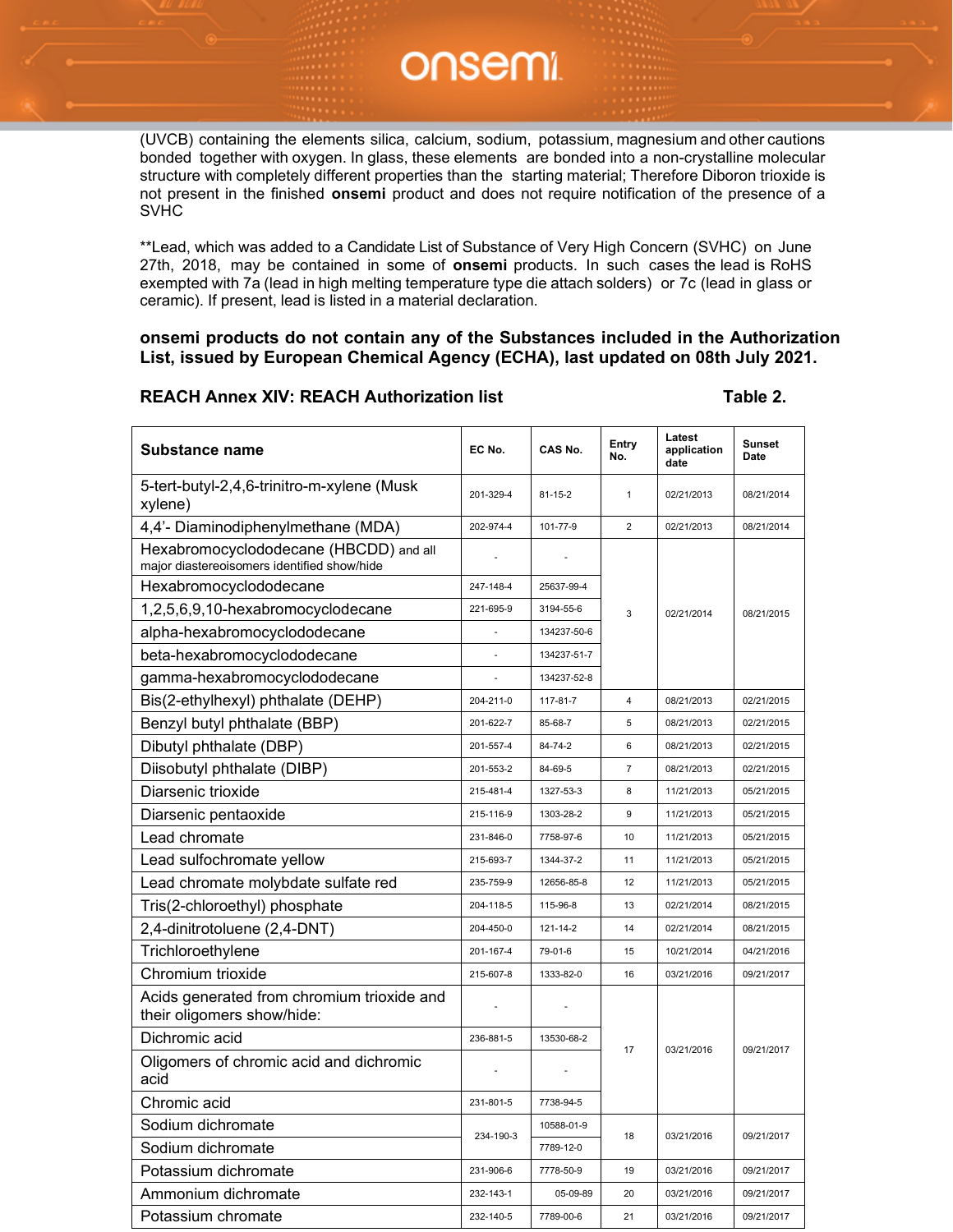| <b>Substance name</b>                                                                                                                                                                                                                                      | EC No.                  | CAS No.                   | Entry<br>No. | Latest<br>application<br>date | <b>Sunset</b><br><b>Date</b> |
|------------------------------------------------------------------------------------------------------------------------------------------------------------------------------------------------------------------------------------------------------------|-------------------------|---------------------------|--------------|-------------------------------|------------------------------|
| Sodium chromate                                                                                                                                                                                                                                            | 231-889-5               | 03-11-75                  | 22           | 03/21/2016                    | 09/21/2017                   |
| Formaldehyde, oligomeric reaction products<br>with aniline                                                                                                                                                                                                 | 500-036-1               | 25214-70-4                | 23           | 02/22/2016                    | 08/22/2017                   |
| Arsenic acid                                                                                                                                                                                                                                               | 231-901-9               | 7778-39-4                 | 24           | 02/22/2016                    | 08/22/2017                   |
| Bis(2-methoxyethyl) ether                                                                                                                                                                                                                                  | 203-924-4               | 111-96-6                  | 25           | 02/22/2016                    | 08/22/2017                   |
| 1,2-dichloroethane (EDC)                                                                                                                                                                                                                                   | 203-458-1               | 107-06-2                  | 26           | 05/22/2016                    | 11/22/2017                   |
| 2,2'-dichloro-4,4'-methylenedianiline (MOCA)                                                                                                                                                                                                               | 202-918-9               | 101-14-4                  | 27           | 05/22/2016                    | 11/22/2017                   |
| Dichromium tris(chromate)                                                                                                                                                                                                                                  | 246-356-2               | 24613-89-6                | 28           | 07/22/2017                    | 01/22/2019                   |
| Strontium chromate                                                                                                                                                                                                                                         | 232-142-6               | 02-06-89                  | 29           | 07/22/2017                    | 01/22/2019                   |
| Potassium                                                                                                                                                                                                                                                  | 234-329-8               | 11103-86-9                | 30           | 07/22/2017                    | 01/22/2019                   |
| hydroxyoctaoxodizincatedichromate                                                                                                                                                                                                                          |                         |                           |              |                               |                              |
| Pentazinc chromate octahydroxide                                                                                                                                                                                                                           | 256-418-0               | 49663-84-5                | 31           | 07/22/2017                    | 01/22/2019                   |
| 1-bromopropane (n-propyl bromide)                                                                                                                                                                                                                          | 203-445-0               | 106-94-5                  | 32           | 01/04/2019                    | 07/04/2020                   |
| Diisopentyl phthalate                                                                                                                                                                                                                                      | 210-088-4               | 605-50-5                  | 33           | 01/04/2019                    | 07/04/2020                   |
| 1,2-Benzenedicarboxylic acid, di-C6-8-<br>branched alkyl esters, C7-rich                                                                                                                                                                                   | 276-158-1               | 71888-89-6                | 34           | 01/04/2019                    | 07/04/2020                   |
| 1,2-Benzenedicarboxylic acid, di-C7-11-<br>branched and linear alkyl esters                                                                                                                                                                                | 271-084-6               | 68515-42-4                | 35           | 01/04/2019                    | 07/04/2020                   |
| 1,2-Benzenedicarboxylic acid, dipentyl ester,<br>branched and linear                                                                                                                                                                                       | 284-032-2               | 84777-06-0                | 36           | 01/04/2019                    | 07/04/2020                   |
| Bis(2-methoxyethyl) phthalate                                                                                                                                                                                                                              | 204-212-6               | 117-82-8                  | 37           | 01/04/2019                    | 07/04/2020                   |
| Dipentyl phthalate                                                                                                                                                                                                                                         | 205-017-9               | 131-18-0                  | 38           | 01/04/2019                    | 07/04/2020                   |
| N-pentyl-isopentylphthalate                                                                                                                                                                                                                                |                         | 776297-69-9               | 39           | 01/04/2019                    | 07/04/2020                   |
| Anthracene oil                                                                                                                                                                                                                                             | 292-602-7               | 90640-80-5                | 40           | 04/04/2019                    | 10/04/2020                   |
| Pitch, coal tar, hight-temp.                                                                                                                                                                                                                               | 266-028-2               | 65996-93-2                | 41           | 04/04/2019                    | 10/04/2020                   |
| 4-(1,1,3,3-tetramethylbutyl)phenol,<br>ethoxylated                                                                                                                                                                                                         |                         |                           | 42           | 07/04/2019                    | 01/04/2021                   |
| 4-Nonylphenol, branched and linear,<br>ethoxylated                                                                                                                                                                                                         |                         |                           | 43           | 07/04/2019                    | 01/04/2021                   |
| 1,2-Benzenedicarboxylic acid, dihexyl ester,<br>branched and linear                                                                                                                                                                                        | 271-093-5               | 68515-50-4                | 44           | 08/27/2021                    | 02/27/2023                   |
| Dihexyl phthalate                                                                                                                                                                                                                                          | 201-559-5               | 84-75-3                   | 45           | 08/27/2021                    | 02/27/2023                   |
| 1,2-benzenedicarboxylic acid, di-C6-10-alkyl<br>esters; 1,2-benzenedicarboxylic acid, mixed<br>decyl and hexyl and octyl diesters with $\geq 0.3$<br>% of dihexyl phthalate (EC No 201-559-5)                                                              | 271-094-0;<br>272-013-1 | 68515-51-5;<br>68648-93-1 | 46           | 08/27/2021                    | 02/27/2023                   |
| Trixylyl phosphate                                                                                                                                                                                                                                         | 246-677-8               | 25155-23-1                | 47           | 11/27/2021                    | 05/27/2023                   |
| Sodium perborate; perboric acid, sodium salt                                                                                                                                                                                                               | 239-172-9;<br>234-390-0 |                           | 48           | 11/27/2021                    | 05/27/2023                   |
| Sodium peroxometaborate                                                                                                                                                                                                                                    | 231-556-4               | 7632-04-4                 | 49           | 11/27/2021                    | 05/27/2023                   |
| 5-sec-butyl-2-(2,4-dimethylcyclohex-3-en-1-<br>yl)-5-methyl-1,3-dioxane [1], 5-sec-butyl-2-<br>(4,6-dimethylcyclohex-3-en-1-yl)-5-methyl-<br>1,3-dioxane [2] [covering any of the individual<br>stereoisomers of [1] and [2] or any<br>combination thereof |                         |                           | 50           | 02/27/2022                    | 08/27/2023                   |